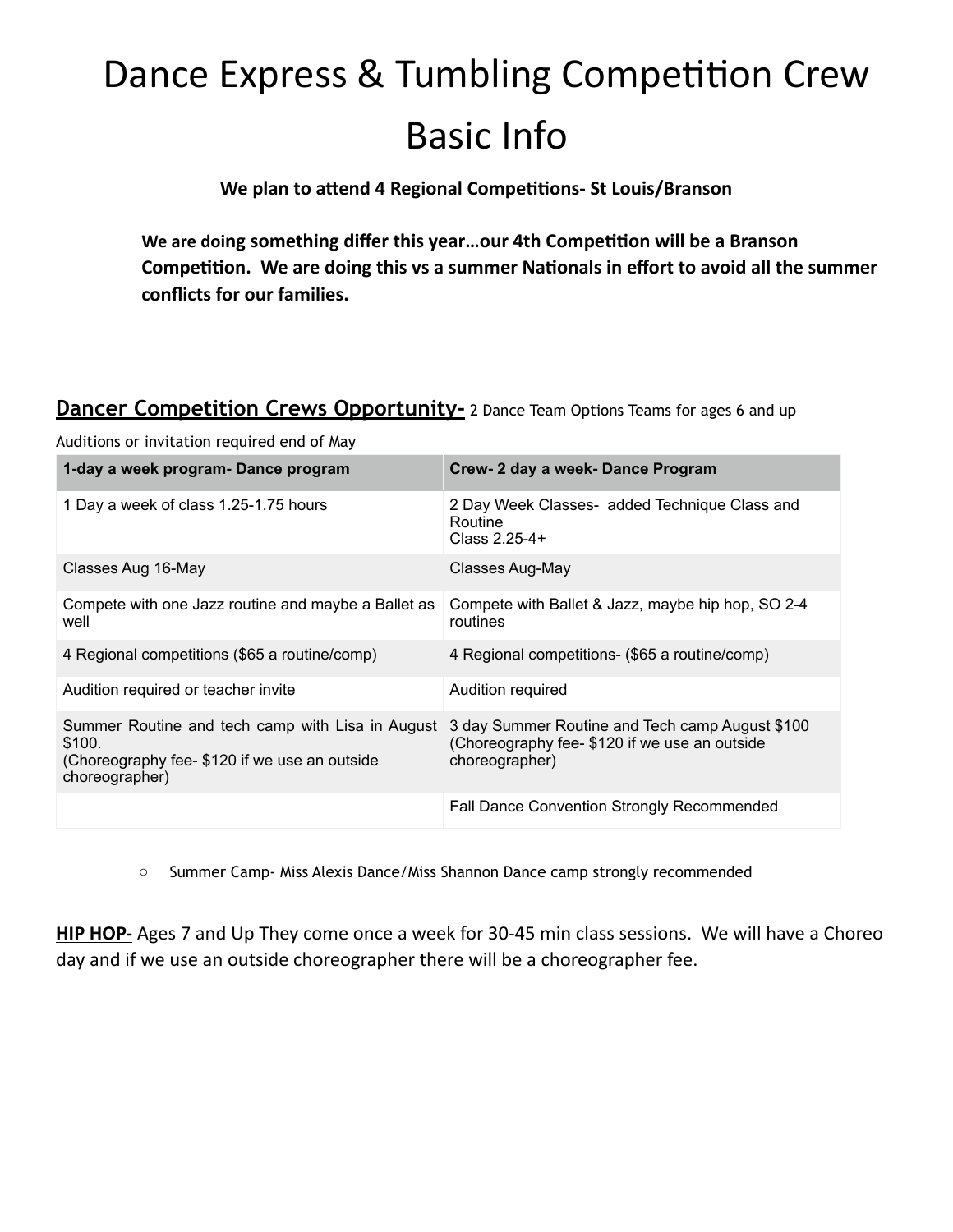#### **ACRO/TUMBLING Crew Opportunity-**

Acro/Tumbling Competition Team-audition or invitation required

- $\circ$  Attend classes 1class a week from August 16-May- Currently 1.5-2 hour class. Closer to Comp time there may be a second class added if needed.
- $\circ$  2nd routine-may be offered -Tumblers could be invited to compete on 2 teams if the team member and parents are interested in 2 routines this season. Cost is discounted for the second team. This is called a cross-over tumbler.
- o 2nd tumbling class a week offered for Competition tumblers only
- o Summer Classes recommended
- o Classes begin in August (one month before the rec program)
- o Sat Comp Routine Choreo Clinic in Fall and will be 1-2 days—(Choreography fee- up to \$120)
- $\circ$  Compete with one routine at competition- about \$65 a routine per competition, Could be 2 for those interested in 2 if they are offered it as well.

#### **ALL OUR TEAMS** -

- $\circ$  Hoping to have 3-5 levels as Competitive Groups, Starting with ages 6 and up
- o Supplies reused each year…Team Makeup Colors (resused yearly), Competition Crew Shirt \$18 (new each year will list team names on back)  $\circ$  Costume per dance is typically around \$80. Tights can be \$11
- o We are traveling to one out of town comp this year in Branson…all teammates will be expected to attend one Regionals in Branson as well in March/April
- o Spring Recital in May

#### **BASIC TEAM REQUIREMENTS:**

- A positive attitude, big smile, a good work ethic, and dedication
- A one year commitment to the Dance Express & Tumbling Competition crew
- Attend all rehearsals very important to the success of our team as a whole, if mandatory attendance is not maintained you may be pulled from a routine or possibly required to pay for private classes to make up for missed time. If absent within 3 weeks of a competition, we have the right to have an alternate to stand in.
- Attend all full team competitions dates will be given as early as possible in the season to allow for planning and scheduling – please remember you are committing to the team for the year and it is important all team members are in each and every performance
- Extreme focus, discipline and dedication in comp rehearsals and technique classes if a must. This is a very disciplined class environment.
- Have an encouraging team attitude and maintain a drama free zone at the studio at all times - Competition should bring out the best in a student's talent, build self-image, develop